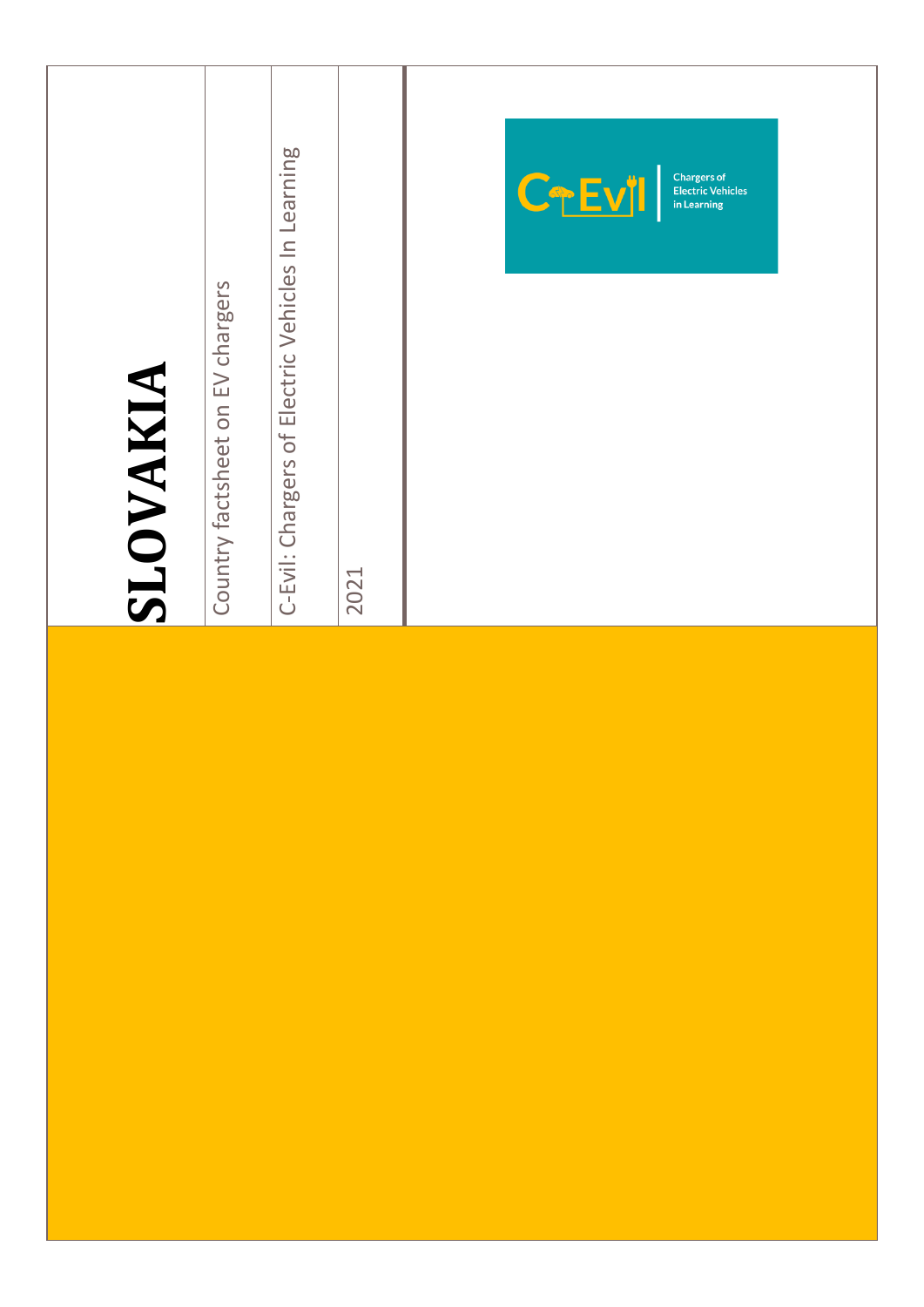| National licencing information regarding installation of an EV charger (for both public and     |
|-------------------------------------------------------------------------------------------------|
|                                                                                                 |
| Contact information (website, e-mail address etc.) from where anybody can get information       |
|                                                                                                 |
|                                                                                                 |
|                                                                                                 |
|                                                                                                 |
| Local legal background for the role of Charge Point Operator and e-Mobility Service Provider 11 |
| Short summary about the regulations of Charge Point Operators and e-Mobility Service            |
|                                                                                                 |
|                                                                                                 |
| Short summary about the regulations of Charge Point Operators and e-Mobility Service            |
|                                                                                                 |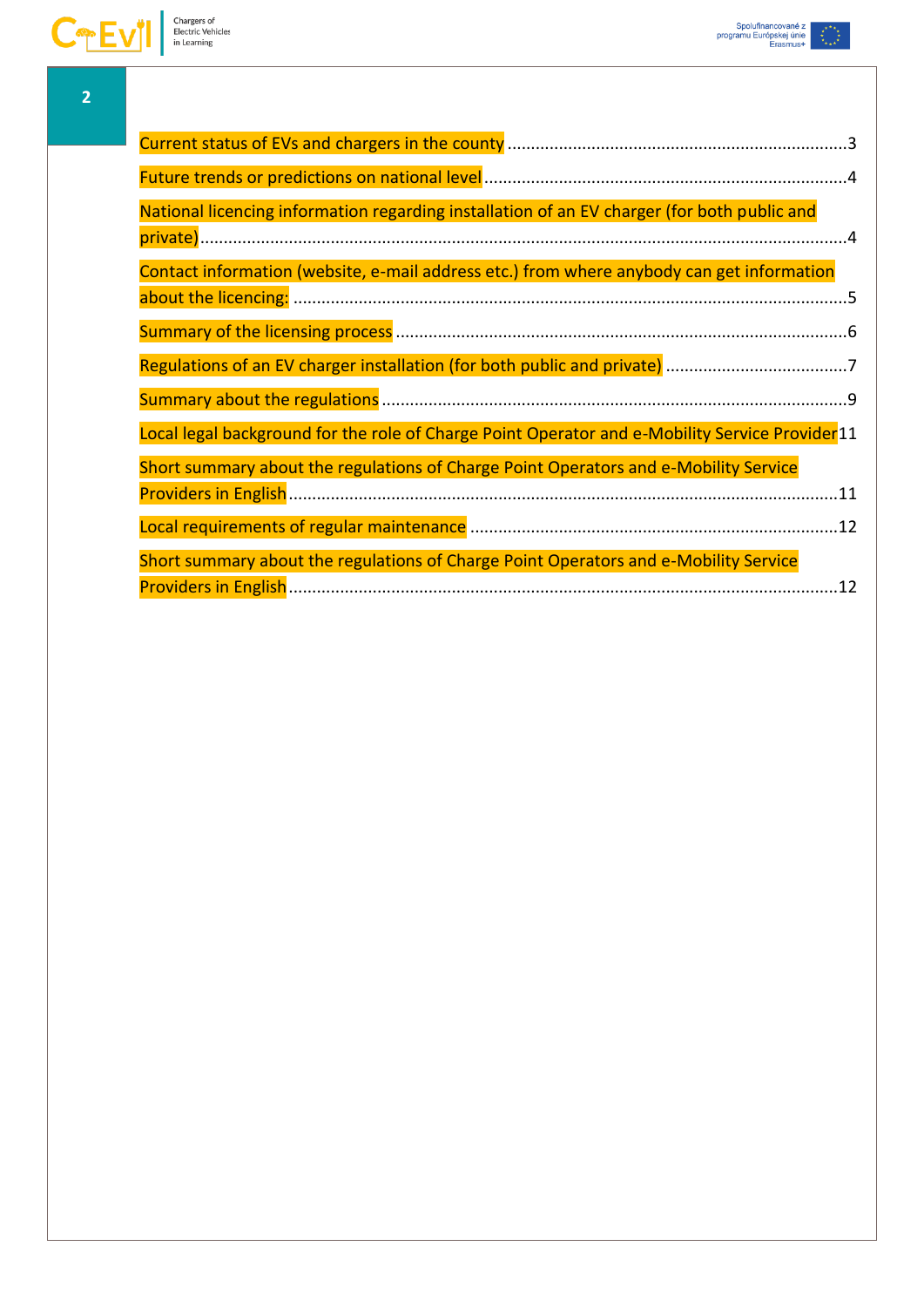# **Current status of EVs and chargers in the county**

<span id="page-2-0"></span>

| Total number of EVs in<br>your country                                                                                                                                                                         | 7585 (Data updated 2Q 2020)                                                                                                                                                                                                                                                                                                                                                                                                                                                                                                                                                                                                                         |
|----------------------------------------------------------------------------------------------------------------------------------------------------------------------------------------------------------------|-----------------------------------------------------------------------------------------------------------------------------------------------------------------------------------------------------------------------------------------------------------------------------------------------------------------------------------------------------------------------------------------------------------------------------------------------------------------------------------------------------------------------------------------------------------------------------------------------------------------------------------------------------|
| Number of EVs per type                                                                                                                                                                                         | BEV - 1828 (Data updated 2Q 2020)<br>PHEV - 5757 (Data updated 2Q 2020)                                                                                                                                                                                                                                                                                                                                                                                                                                                                                                                                                                             |
| Total number of EV<br>chargers in your<br>country                                                                                                                                                              | 235 publicly accessible charging points (AC, DC)<br>(Data updated 31.12.2018)                                                                                                                                                                                                                                                                                                                                                                                                                                                                                                                                                                       |
| Number of EV chargers<br>per type                                                                                                                                                                              | According to EAFO (European Alternative Fuel Observatory)<br>nr.451 EV Chargers are present in Slovakia, 104 fast charging<br>stations with an output over 22 kW and 347 lower-charging<br>public charging stations. (Data updated 31.12.2017)                                                                                                                                                                                                                                                                                                                                                                                                      |
| How is the coverage of<br>chargers in your<br>country? Is it equal or<br>are there any more<br>covered areas/cities?                                                                                           | The infrastructure of charging stations is not yet completely<br>perfect, but given the number of electric cars, the coverage of<br>charges in Slovakia is quite good - especially the entire route of<br>the D1 motorway from the Czech-Slovak border to Košice, either<br>via Žilina or Banská Bystrica, is well covered.<br>So far, the south of Slovakia has the weaker coverage, the route<br>though Nové Zámky and Lučenec is not covered.<br>The infrastructure is well-built along highways, but in the cities it<br>is significantly worse.<br>Charging stations can be found mostly at hypermarkets, gas<br>stations or business centers. |
| Other interesting data<br>or information from<br>your country (e.g. rate<br>of fast chargers,<br>number of<br>slow/rapid/fast<br>chargers, free<br>charging/details about<br>the current financing<br>scheme): | In Slovakia have been installed nr.10 Tesla Superchargers.<br>At the beginning of 2020, the company ZSE Drive built 3 new<br>ultra-fast hubs - in Bratislava, Košice and in the Beladice rest<br>area.<br>Have been installed nr.2 IONITY chargers -highway D1, next to<br>the logistic park Senec.<br>The Ministry of Transport is dedicated to the development of the<br>charging infrastructure through the European financial system<br>CEF (Connecting Europe Facility) - fast charging stations are<br>installed along the TEN-T core network and the corridors of the<br>TEN-T core network relevant for the Republic Slovak (Core           |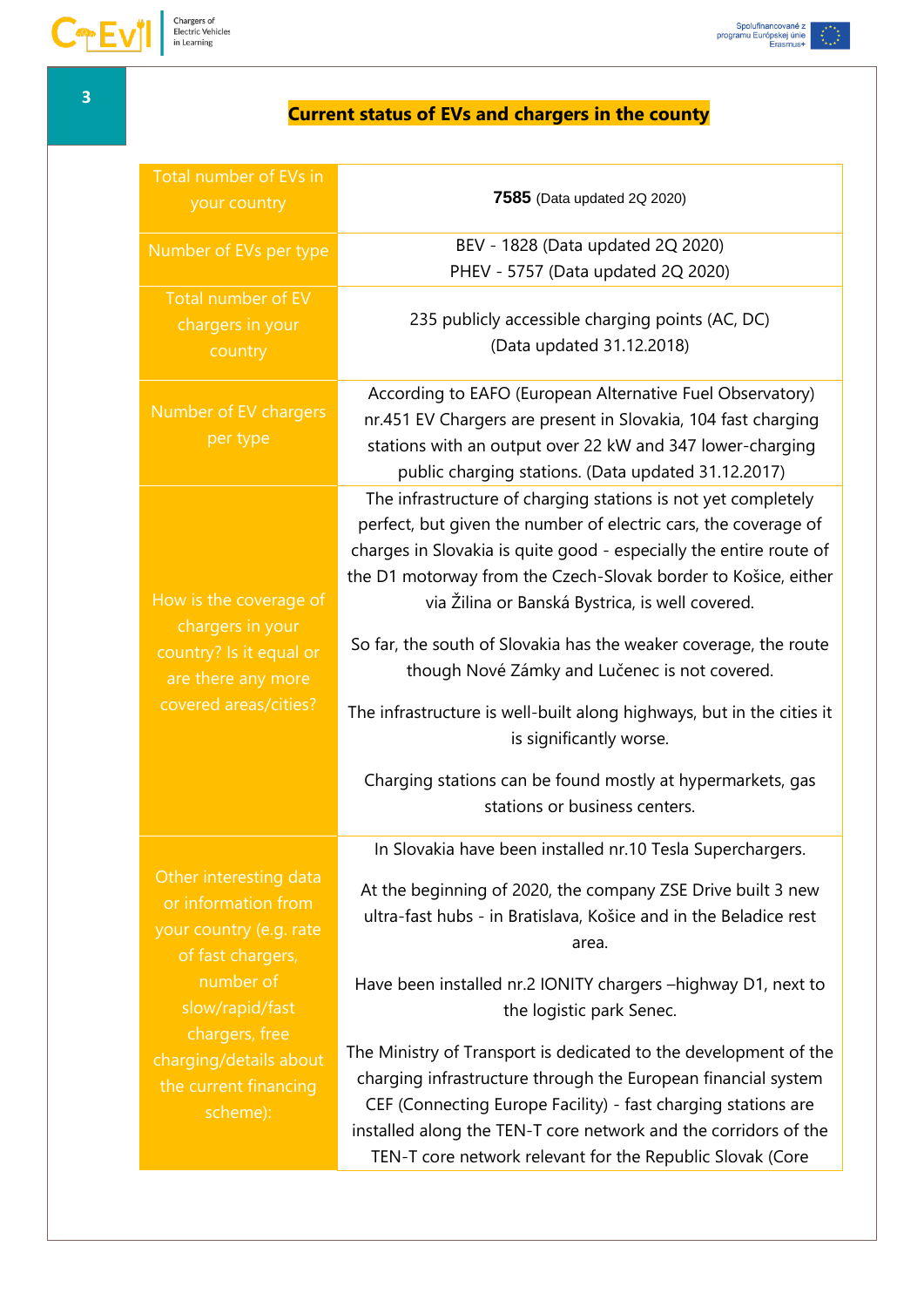Network a Core Network Corridors), to which the program is limited.

The Ministry would like to analyse the possibility of using EU structural funds through other financial instruments to support the development of infrastructure for charging electric vehicles following the example of neighbouring countries (e.g. Czech Republic, Germany) and create a stable financial framework.

The TEN-T network, as well as the cities and municipalities located on this network, are not eligible to use the CEF scheme, therefore residents in these areas have limited access to charging services. The Ministry of Economy of the Slovak Republic has therefore introduced a subsidy mechanism for publicly accessible charging stations, where the eligible applicant is a municipality or a region, a natural or legal person operating in a business.

#### **Future trends or predictions on national level**

<span id="page-3-0"></span>The "National Policy Framework for the Development of the Alternative Fuels Market" submitted by the Ministry of Economy in collaboration with the Ministry of Transport, Construction and Regional Development mentions 35.000 electric vehicles and plug-in hybrids for the Slovak Republic by 2030.

For the charging infrastructure, a target of 1.500 charging points has been set by 2025, of which 1,200 points for medium-fast charging (up to 22 kW) and 300 charging points for fast charging (over 22 kW).

According to SEVA's estimate (Slovak Electromobility Association), a total of 36,000 electric vehicles will be added to Slovak roads in the conservative scenario by 2025, and this number will increase to a total of 141,000 vehicles by 2030.

# <span id="page-3-1"></span>**National licencing information regarding installation of an EV charger (for both public and private)**

Zákon č. 50/1976 Z. z. o územnom plánovaní a stavebnom poriadku (stavebný zákon), v znení neskorších zmien a doplnení.

Zákon č. 251/2012 Z.z. o energetike, v znení neskorších zmien a doplnení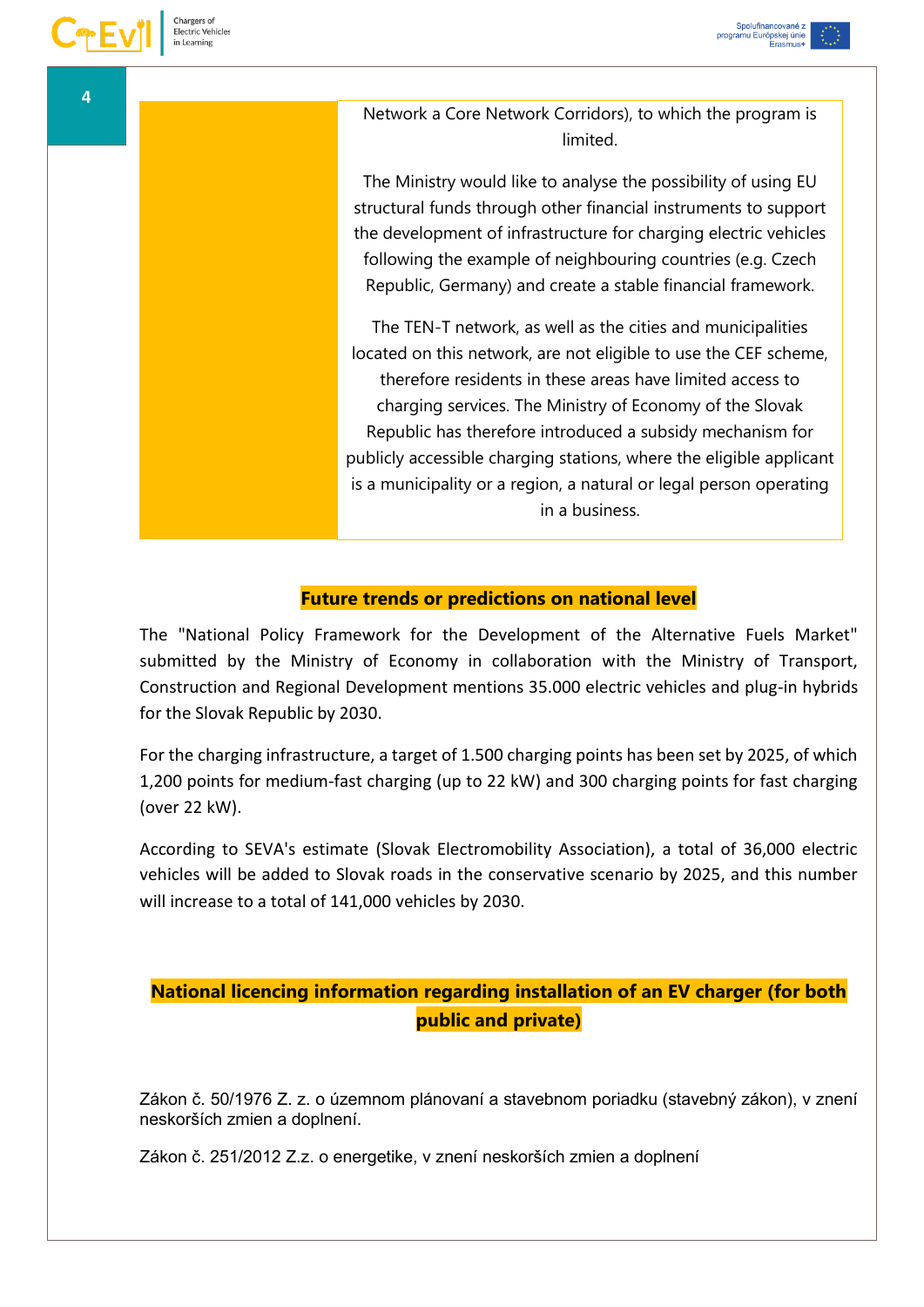Slovenská republika nemá licencie na prevádzkovanie nabíjacích staníc súkromnými osobami. V prípade, ak sú nabíjacie stanice prevádzkované ako súčasť podnikania (t.j. verejne a za odplatu), tak je potrebné živnostenské oprávnenie na činnosť prevádzkovania nabíjacej stanice a poskytovanie nabíjania elektrických vozidiel.

Prevádzkovanie nabíjacej stanice a poskytovanie nabíjania elektrických vozidiel – nie je podnikaním v energetike, na prevádzkovateľov sa preto nevzťahujú povinnosti klasického podnikateľa v energetike. Podnikateľ, ktorý prevádzkuje verejne prístupnú nabíjaciu stanicu, je povinný oznámiť Úradu pre reguláciu sieťových odvetví začiatok, zmenu a ukončenie tejto činnosti.

Výstavba nabíjacej stanice nevyžaduje stavebné povolenie; postačuje ohlásenie stavebnému úradu (stavebný úrad však môže rozhodnúť, že stavba bude podliehať stav. povoleniu). Výstavba stanice je často spojená s výstavbou elektrickej prípojky, príp. trafostanice (pri vyšších výkonoch stanice), ktorá zvyčajne vyžaduje stavebné povolenie; na ich výstavbu sa uplatňujú všeobecné podmienky pre výstavbu týchto typov zariadení.

Nabíjacia stanica sa môže pripojiť na distribučnú sieť prevádzkovateľa distribučnej siete za podmienok ním stanovených.

## <span id="page-4-0"></span>**Contact information (website, e-mail address etc.) from where anybody can get information about the licencing:**

POVOLENIA

PREVÁDZKOVANIE VEREJNÝCH NABÍJACÍCH STANÍC

Ohlásenie živnostenskému úradu výkonu činnosti prevádzkovania nabíjacej stanice a poskytovania nabíjania elektrických vozidiel (živnostenské oprávnenie).

Kontaktovať: Okresné úrady – odbor živnostenského podnikania

[https://www.minv.sk/?miestna\\_statna\\_sprava](https://www.minv.sk/?miestna_statna_sprava)

- okresné úrady - kontaktné údaje

VÝSTAVBA NABÍJACÍCH STANÍC:

Ohlásenie stavebnému úradu

Kontaktovať: Okresné úrady - odbor výstavby a bytovej politiky

https://www.mindop.sk/

[http://www.minv.sk/?miestna\\_statna\\_sprava](http://www.minv.sk/?miestna_statna_sprava)

- okresné úrady - kontaktné údaje

## PRIPÁJANIE NABÍJACÍCH STANÍC DO DISTRIBUČNEJ SÚSTAVY

Nabíjanie elektromobilu v domácnosti / Firemné nabíjanie elektromobilov - žiadosť o pripojenie

Verejné nabíjacie stanice - požiadať distribútora o vyjadrenie k možnosti pripojenia Kontaktovať: Prevádzkovatelia distribučnej sústavy - Regionálne distribučné sústavy: Západoslovenská distribučná, a.s. (ZSDis) - <https://www.zsdis.sk/>

Stredoslovenská energetika – Distribúcia, a. s. (SSE-D) - <https://www.ssd.sk/>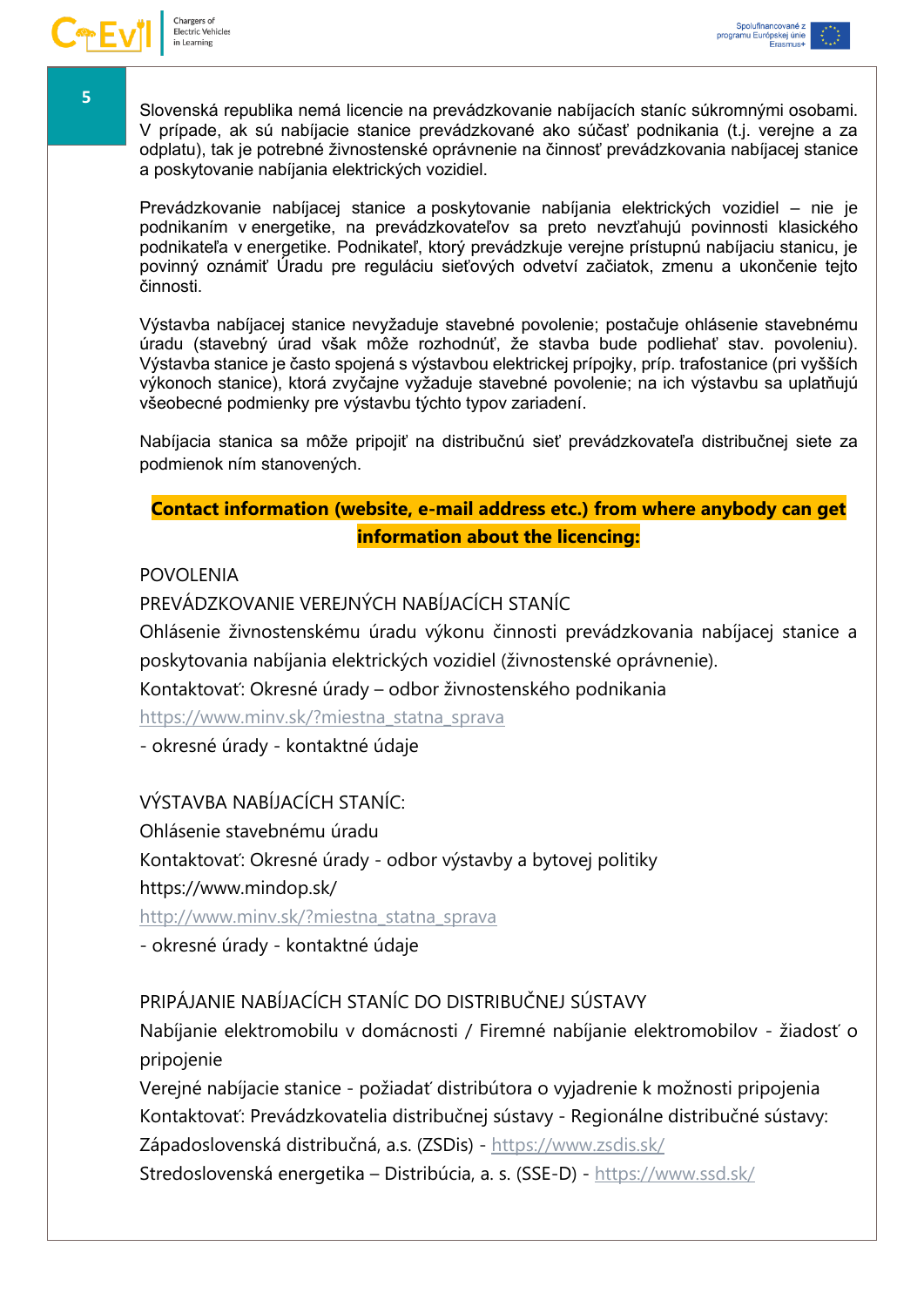Východoslovenská distribučná, a.s. (VSD) - <https://www.vsds.sk/edso/domov> Pozn.: povolenia sa môžu mierne líšiť v závislosti od typu nabíjacej stanice – menšie, AC, ultranabíjačky. Osobitné podmienky pre pripojenie nabíjacej stanice s celk. inštalovaným výkonom nad 100 kW

## UVEDENIE VEREJNÝCH NABÍJACÍCH STANÍC DO PREVÁDZKY

Prevádzkovatelia verejne prístupných nabíjacích staníc majú povinnosť v lehote 30 dní oznámiť Úradu pre reguláciu sieťových odvetví SR začiatok, ukončenie a zmenu vykonávania tejto činnosti.

<span id="page-5-0"></span><http://www.urso.gov.sk/>

## **Summary of the licensing process**

Licencing – The Slovak Republic does not require a license to operate charging stations by private persons. If the charging stations are operated as part of a business (i.e. publicly and for a fee), a trade license is required for the operation of the charging station and the charging of electric vehicles.

## **Permitting:**

Building permit – the permit is usually not required; it is sufficient to make announcement to the relevant building authority. If the charger requires new electric lines or transformer station to be built, these usually require building permit.

Connection to the electricity distribution network – the application must be submitted to one of the electricity distributors present in Slovakia and based on the location (Západoslovenská distribučná, a.s., Stredoslovenská energetika – Distribúcia, a. s., Východoslovenská distribučná, a.s.)

The operation of a charging station and the provision of charging for electric vehicles is not a business in the energy sector, therefore operators are not subject to the obligations as energy companies. The operators of publicly accessible charging stations are obliged to notify the Regulatory Office for Network Industries of the Slovak Republic (URSO) within 30 days the beginning, termination and modifications of the performance of this activity.

There is no definition about who can install public chargers / home chargers. Chargers can be installed by any entity who/which meets general requirements of construction legislation, including legislation applicable to electric devices/connections.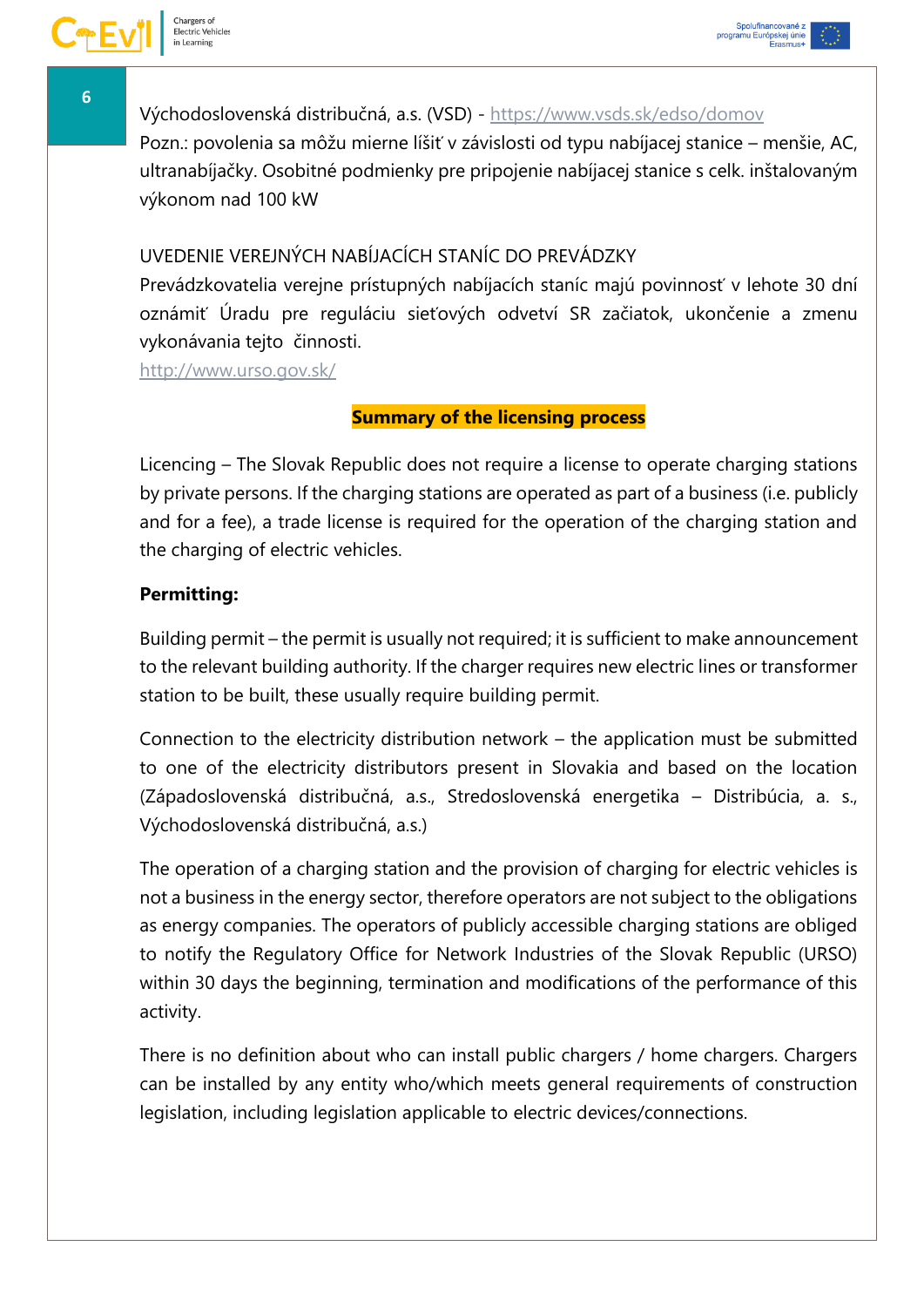For the home chargers the procedure is the same as for the public chargers (Notification of the construction office on building the charger + Connection to the electricity distribution network).

#### **Regulations of an EV charger installation (for both public and private)**

<span id="page-6-0"></span>Základné podmienky sú uvedené vyššie,

Slovensko nemá špecifickú reguláciu pre elektromobily. Niekoľko osobitných podmienok pre nabíjacie stanice je uvedených vyššie (napr. oznámenie Úradu pre reguláciu sieťových odvetví). Existujú však nasledovné výhody a plánované aktivity:

Zníženie poplatku za prvý zápis do evidencie vozidiel v SR pre držiteľa motorového vozidla, ktorého jediným zdrojom energie je elektrina (elektromobil), hybridného motorového vozidla alebo hybridného elektrického vozidla je v platnosti od 1. 2. 2017. Toto zníženie trvá naďalej, poplatok je znížený o 50 %, najviac však na 33 € za vozidlo.

Dotácie – na kúpu elektromobilov a výstavbu nabíjacích staníc

Základ dane pre vozidlá, ktorých jediným zdrojom energie je elektrina sa určuje v závislosti od výkonu motora v kW. Pre elektromobily kategórie L, M a N je priradená nulová ročná sadzba dane. Hybridné motorové a elektrické vozidlá majú sadzbu dane zníženú až o 50 %.

Nabíjacie stanice si nevyžadujú udelenie licencie. Podmienky výstavby a prevádzkovania nabíjacích staníc sú uvedené vyššie.

MŽP SR pripravilo právnu úpravu týkajúcu sa zavedenia nízkoemisných zón s povoleným vjazdom iba pre vozidlá od určitej emisnej triedy. Novela zákona je účinná od 1. decembra 2017. Rozhodnúť o zavedení nízkoemisnej zóny je v kompetencii obcí (vydaním všeobecne záväzného nariadenia, v ktorom vymedzí územie a určí najnižšiu emisnú triedu vozidiel, ktoré budú mať povolený vstup).

Akčný plán rozvoja elektromobility v SR zahŕňa napr.:

Zavedenie novej odpisovej skupiny pre elektromobily a nabíjacie stanice, kde doba odpisovania bude 2 roky (aktuálna doba odpísania pre elektromobily je 4 roky a pre nabíjacie stanice je to až 6 až 8 rokov)

Zjednodušenie administratívneho procesu pri výstavbe nabíjacích staníc a ich povoľovaní príslušnými stavebnými úradmi

Aktuálna legislatíva zahŕňa nasledovné povinnosti:

Spolufinancované z<br>programu Európskej únie<br>Erasmus+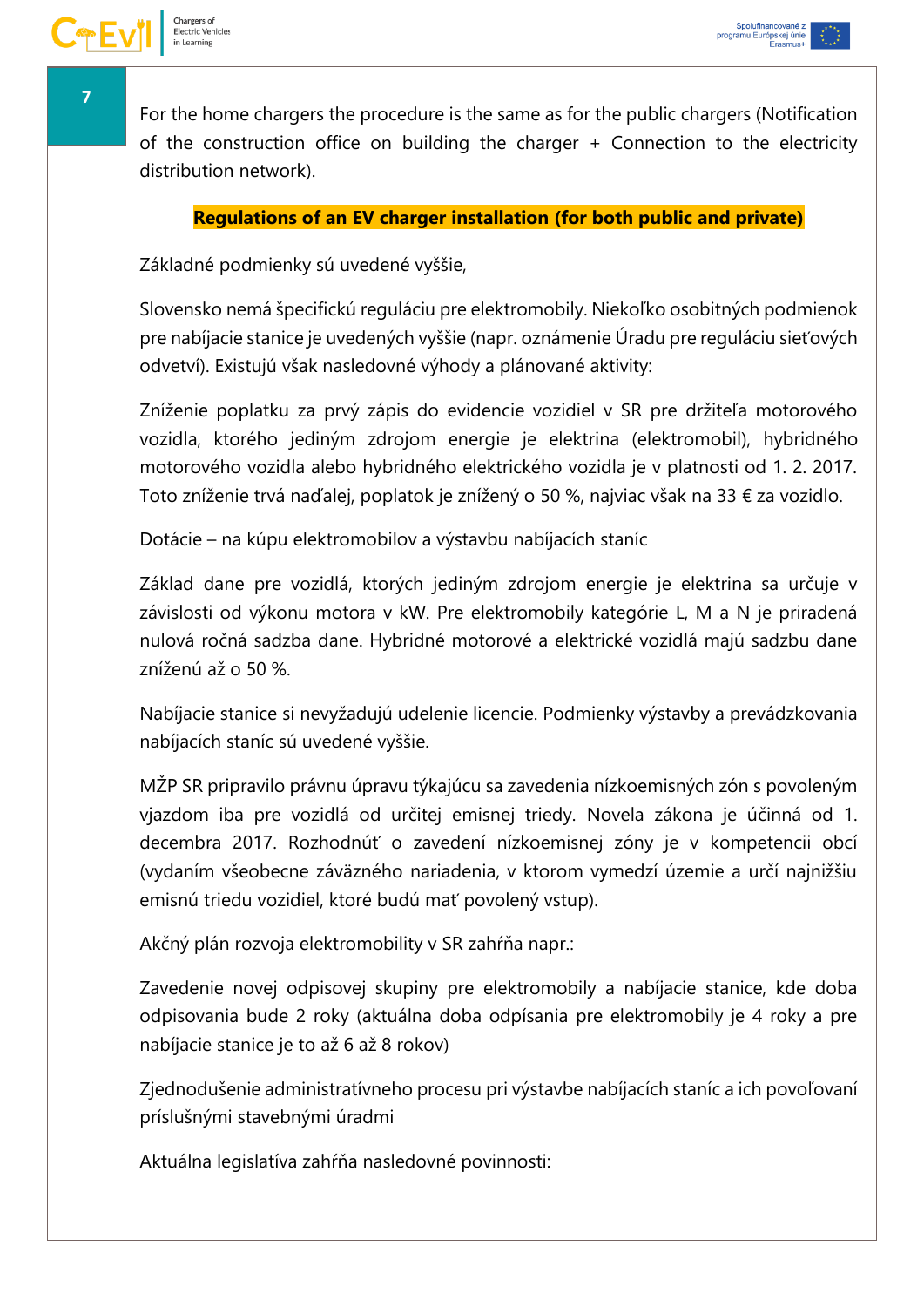Spolufinancované z<br>programu Európskej únie<br>Erasmus+

V zmysle Zákona č. 378/2019 Z. z. zo 16. októbra 2019, ktorým sa mení a dopĺňa zákon č. 555/2005 Z. z. o energetickej hospodárnosti budov - § 8a Elektromobilita

# (1)

Nové nebytové budovy a významne obnovované existujúce nebytové budovy s viac ako desiatimi parkovacími miestami musia mať najmenej jednu nabíjaciu stanicu elektrických vozidiel a infraštruktúru vedenia, najmä rozvody pre elektrické káble, na najmenej jednom z piatich parkovacích miest s cieľom zabezpečiť neskoršiu inštaláciu nabíjacích staníc pre elektrické vozidlá, ak sa parkovisko nachádza

a) vnútri budovy a pri významnej obnove budovy sa obnova vzťahuje aj na parkovisko alebo na elektrickú infraštruktúru budovy, alebo

b) v bezprostrednom susedstve budovy a významná obnova budovy sa týka aj obnovy parkoviska alebo elektrickej infraštruktúry parkoviska.

## (2)

Nové bytové budovy a významne obnovované existujúce bytové budovy s viac ako desiatimi parkovacími miestami musia mať infraštruktúru vedenia, najmä rozvody pre elektrické káble, pre každé parkovacie miesto s cieľom umožniť neskoršiu inštaláciu nabíjacích staníc pre elektrické vozidlá, ak sa parkovisko nachádza

a) vnútri budovy a pri významnej obnove budovy sa obnova vzťahuje aj na parkovisko alebo na elektrickú infraštruktúru budovy, alebo

b) v bezprostrednom susedstve budovy a významná obnova budovy sa týka aj obnovy parkoviska alebo elektrickej infraštruktúry parkoviska.

#### (3)

Požiadavky podľa odsekov 1 a 2 sa nevzťahujú

a) na budovy, pri ktorých žiadosť o stavebné povolenie alebo žiadosť o povolenie zmeny stavby je podaná do 10. marca 2021,

b) na významne obnovované existujúce budovy, ak náklady na nabíjacie stanice a infraštruktúru vedenia presahujú 7 % celkových nákladov významnej obnovy budovy.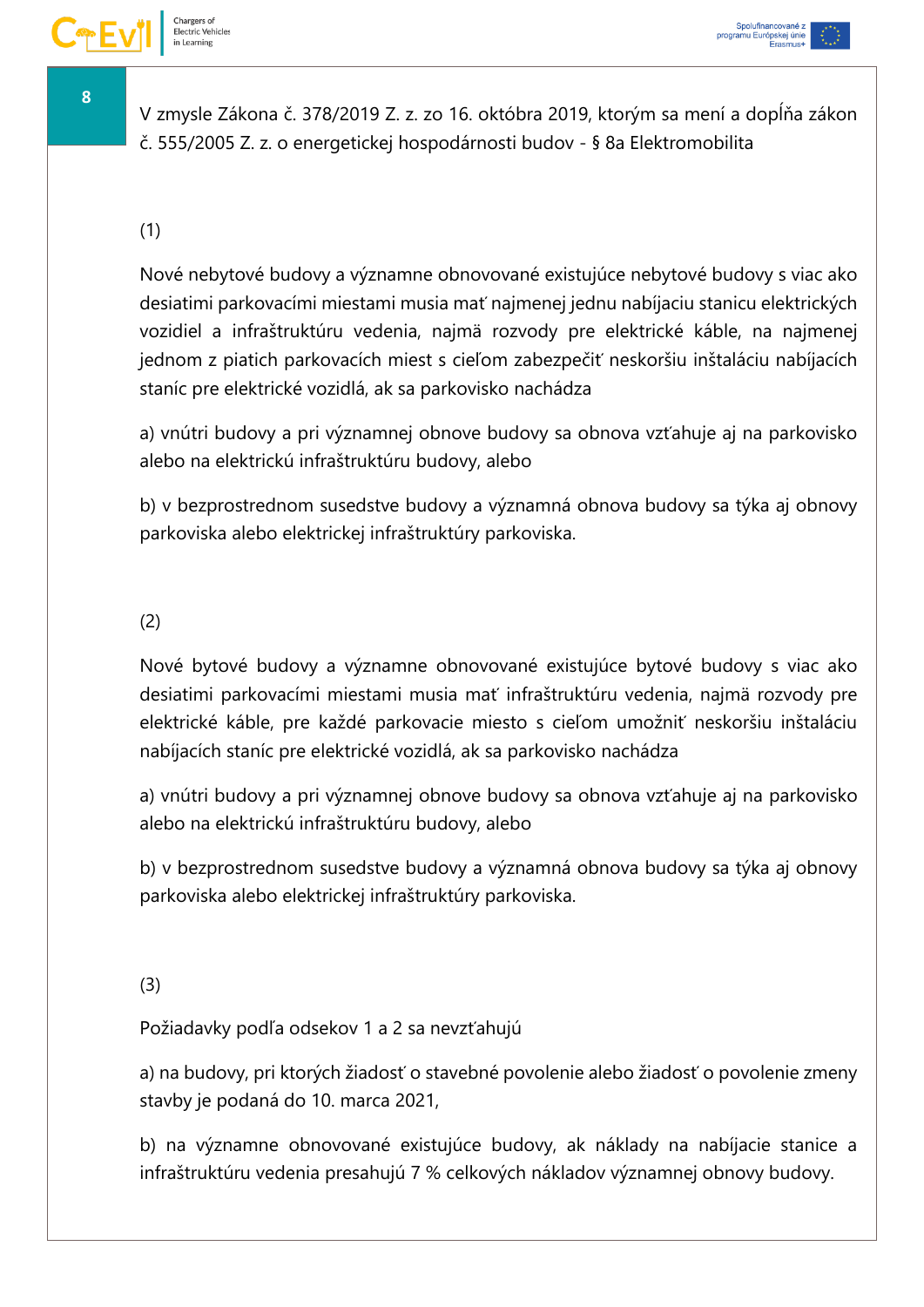#### (4)

Každá nebytová budova s viac ako 20 parkovacími miestami musí mať od 1. januára 2025 najmenej jednu nabíjaciu stanicu elektrických vozidiel.

Z dôvodu, aby sa predišlo nekontrolovanému pripájaniu rýchlonabíjacích staníc, bola zákonom č. 162/2018 Z. z., ktorým sa mení a dopĺňa zákon č. 251/2012 Z. z. o energetike, zavedená pre odberateľa povinnosť uviesť informáciu o pripojení nabíjacej stanice, ak pripája do distribučnej sústavy nabíjaciu stanicu s celkovým inštalovaným výkonom nad 100 kW na novom odbernom mieste. Túto povinnosť majú aj odberatelia, ktorí majú nabíjaciu stanicu s výkonom nad 100 kW pripojenú v už existujúcom odbernom mieste.

## **More information**

Západoslovenská distribučná, a.s. (ZSDis) - https://www.zsdis.sk/ Stredoslovenská energetika – Distribúcia, a. s. (SSE-D) - https://www.ssd.sk/ Východoslovenská distribučná, a.s. (VSD) - https://www.vsds.sk/edso/domov Ministerstvo hospodárstva Slovenskej republiky - https://www.mhsr.sk/kontakt Zoznam obcí Slovenska - https://www.e-obce.sk/zoznam\_vsetkych\_obci.html Úrad pre reguláciu sieťových odvetví - http://www.urso.gov.sk/ Slovenská elektrizačná prenosová sústava - https://www.sepsas.sk/

## **Summary about the regulations**

<span id="page-8-0"></span>There is no specific regulation for EVs in Slovakia; the few EV charging specific are mentioned above (notification of the Regulatory Office on operation of a public charger). However, there are some regulations which work favourably for the EV technology and production.

Exemption from a registration fee for an EV. The first registration on an EV is exempt from the registration fee (at least EUR 33).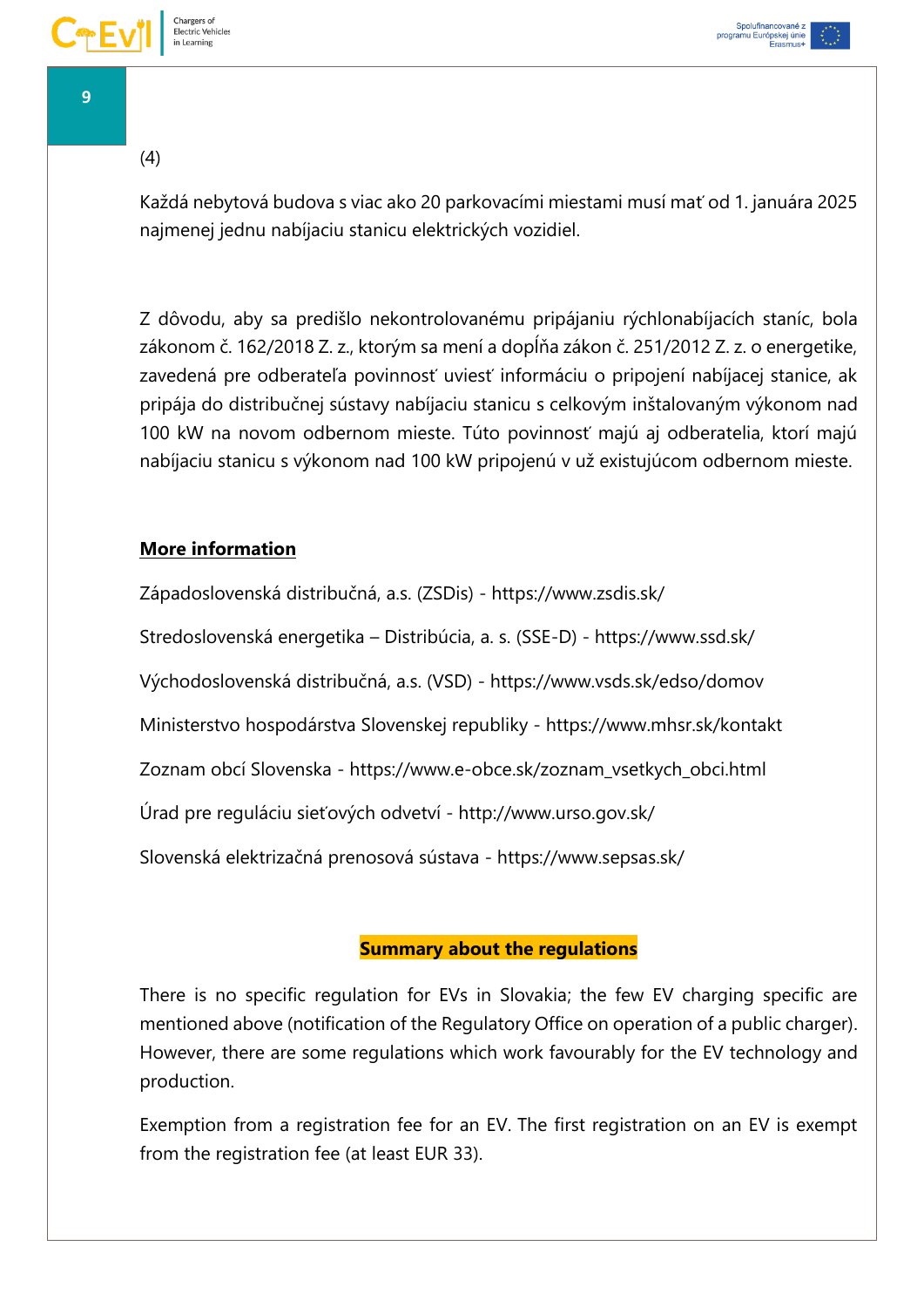"Zero" motor vehicle tax. EVs are not subject to motor vehicle tax (applicable to all vehicles that are used for business activities). However, the tax return must be filed.

No licence for charging stations.

Low emission zones. In November 2017, the Slovak parliament adopted an amendment to the Air Protection Act; this amendment enables municipalities to introduce low emission zones and thus indirectly favour low emission vehicles such as EVs or hybrids.

The Action Plan for the Development of Electro Mobility in the Slovak Republic include for example the introduction of a new depreciation accountancy group for electric vehicles and charging stations - the depreciation period will be 2 years (the current depreciation period for electric vehicles is 4 years and for charging stations it is from 6 to 8 years). Is expected a simplification of the administrative process for the construction of charging infrastructures.

The current legislation includes the following obligations:

- 1. New non-residential buildings and pre-existing non-residential buildings subject to an important reconstruction, with more than nr.10 car parking places, must supply at least one EV recharging station and an infrastructure for electric cable management, every five parking places and this to guarantee the future installation of recharging stations for electric vehicles, and this when:
- (a) the parking lot is inside the building, it's a major reconstruction that involves also the parking or the electric infrastructure;
- (b) the parking lot is next to the building that is going under a major reconstruction that includes the parking lot or the electric infrastructure of the parking lot;
- 2. New residential buildings and pre-existing residential buildings subject to an important reconstruction, with more than nr.10 car parking places, must supply an infrastructure for electric cable management, for every parking place and this to guarantee the future installation of recharging stations for electric vehicles, and this when:
	- (a) the parking lot is inside the building, it's a major reconstruction that involves also the parking or the electric infrastructure;
	- (b) the parking lot is next to the building that is going under a major reconstruction that includes the parking lot or the electric infrastructure of the parking lot;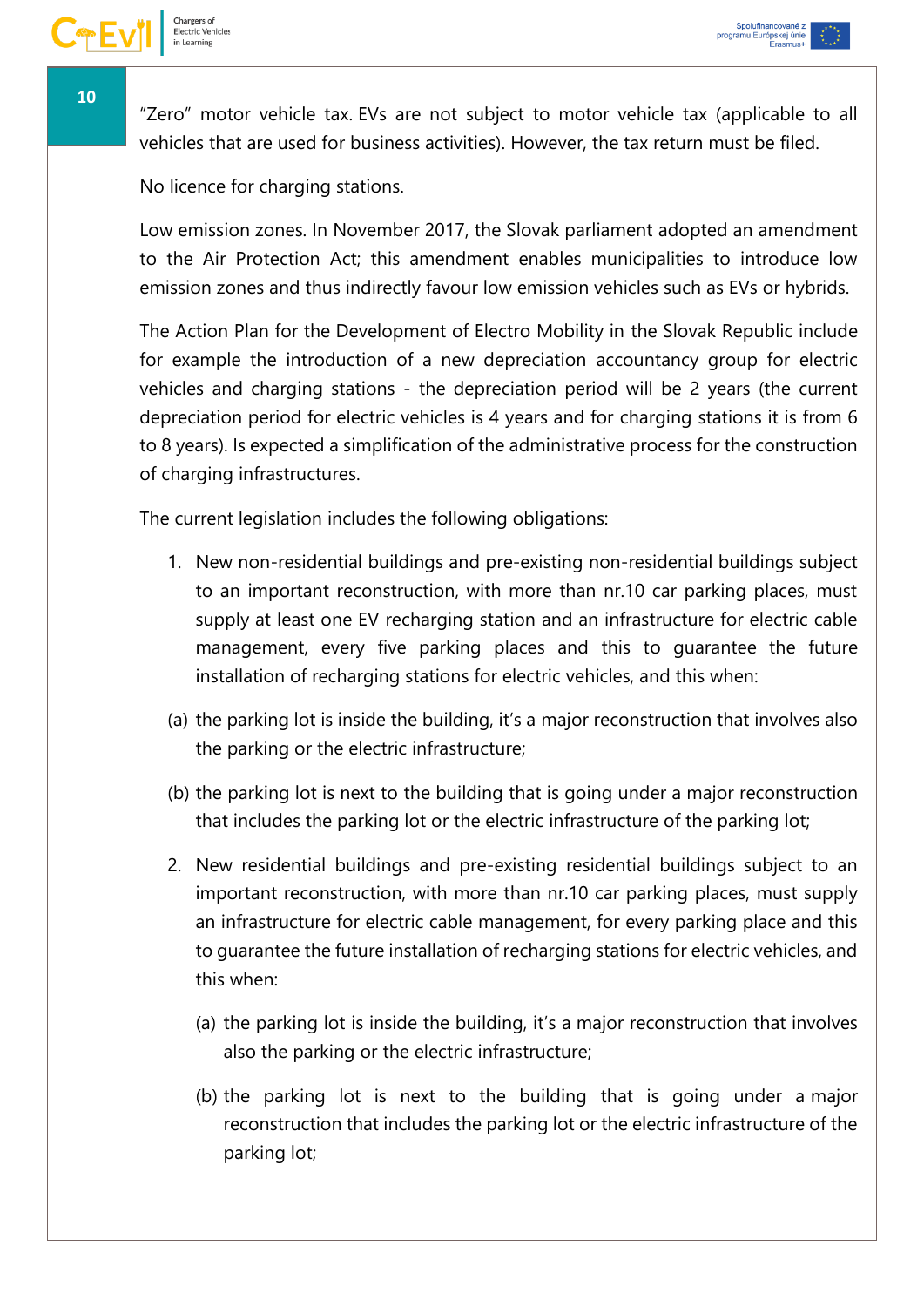3) The requirements as from points 1. and 2. shall not apply when:

(a) the request for the building permission or the request of authorization to modify the building is presented before the 10 March 2021;

(b) in case of major reconstruction of existing buildings, the cost of installing the EV recharging stations and cabling infrastructures is increased exceeds the 7% of the total cost of the reconstruction of the building.

4) Every non-residential building with a capacity exceeding nr.20 car parking spaces must have at least one EV recharging station by 1st January 2025.

The customer who connects a recharging station with a total installed power of more than 100 kW to a **new supply point** in the distribution network is required to notify the connection of this recharging station. The same obligation also applies to customers who have connected a charging station with a power of more than 100 kW to an **existing supply point**.

# <span id="page-10-0"></span>**Local legal background for the role of Charge Point Operator and e-Mobility Service Provider**

V prípade, ak sú nabíjacie stanice prevádzkované ako súčasť podnikania (t.j. verejne a za odplatu), tak je potrebné živnostenské oprávnenie na činnosť prevádzkovania nabíjacej stanice a poskytovanie nabíjania elektrických vozidiel. Prevádzkovanie nabíjacej stanice predstavuje službu označovanú ako Charge Point Operator a poskytovanie služieb nabíjania predstavuje službu označovanú ako e-Mobility Service Provider.

Prevádzkovanie nabíjacej stanice a poskytovanie nabíjania elektrických vozidiel – nie je podnikaním v energetike, na prevádzkovateľov sa preto nevzťahujú povinnosti klasického podnikateľa v energetike.

# <span id="page-10-1"></span>**Short summary about the regulations of Charge Point Operators and e-Mobility Service Providers in English**

The legislation of Slovakia doesn't define the role of Charge Point Operators and e-Mobility Service Providers:

- doesn't define who can operate EV chargers;